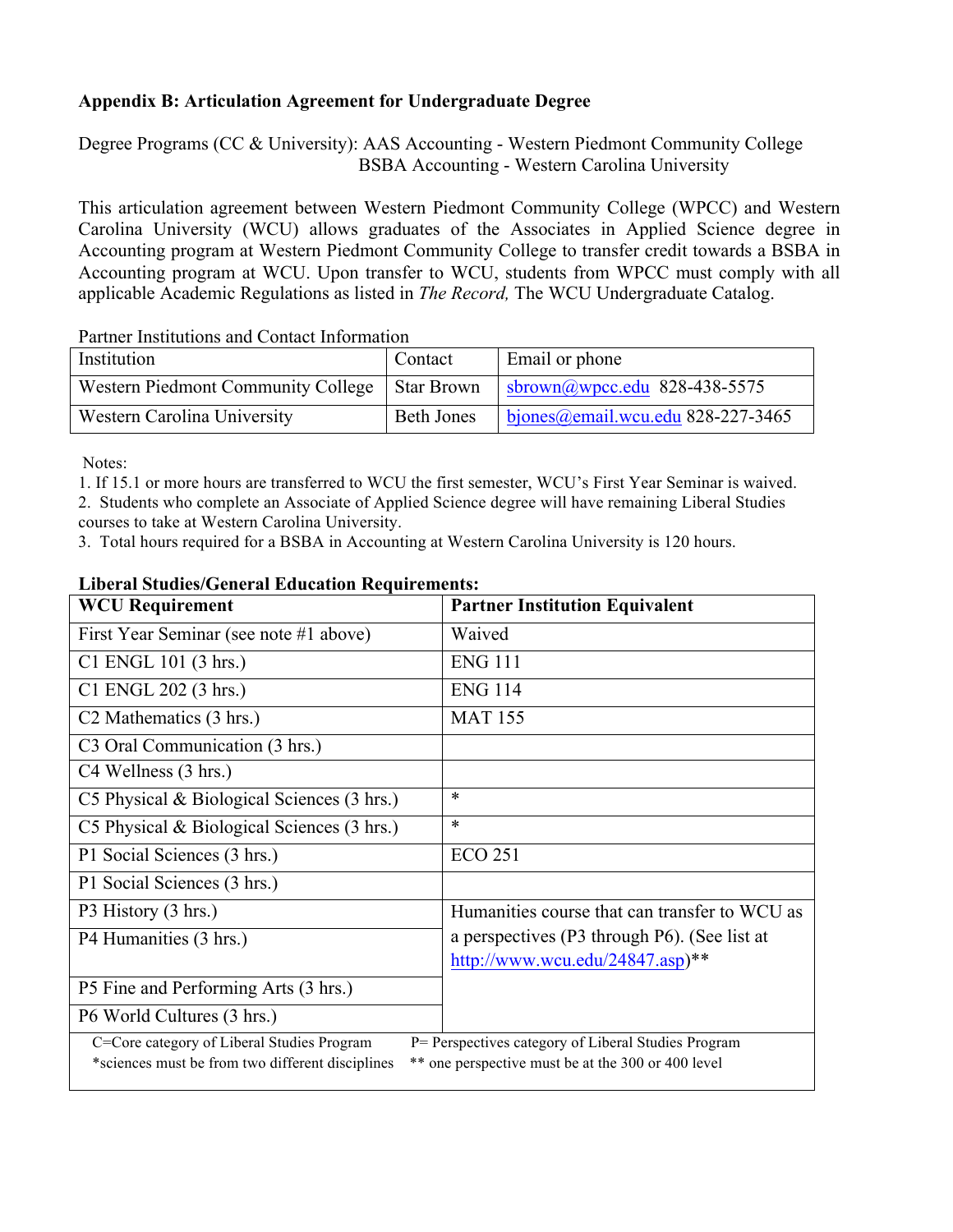|  |  | <b>Major Requirements (courses)</b> |  |  |
|--|--|-------------------------------------|--|--|
|--|--|-------------------------------------|--|--|

| итајог тедин спісніз (courses)<br><b>WCU Requirement</b> | <b>Partner Institution Equivalent</b> |  |
|----------------------------------------------------------|---------------------------------------|--|
| MATH 170 (satisfies C2)                                  | <b>MAT 155</b>                        |  |
| ACCT 251                                                 | <b>ACC 120</b>                        |  |
| ACCT 252                                                 | <b>ACC 121</b>                        |  |
| ECON 231 (satisfies P1)                                  | <b>ECO 251</b>                        |  |
| ECON 232                                                 | <b>ECO 252</b>                        |  |
| <b>CIS 251</b>                                           |                                       |  |
| <b>LAW 230</b>                                           | <b>BUS 115</b>                        |  |
| <b>MKT 201</b>                                           |                                       |  |
| <b>FIN 305</b>                                           |                                       |  |
| <b>MGT 300</b>                                           |                                       |  |
| QA 305                                                   |                                       |  |
| <b>MGT 404</b>                                           |                                       |  |
| ACCT 275                                                 | <b>ACC 220</b>                        |  |
| ACCT 352                                                 |                                       |  |
| ACCT 355                                                 |                                       |  |
| ACCT 356                                                 |                                       |  |
| ACCT 365                                                 |                                       |  |
| ACCT 454                                                 |                                       |  |
| ACCT 495                                                 |                                       |  |

Other requirements needed to complete the degree program.

30 hours of general electives